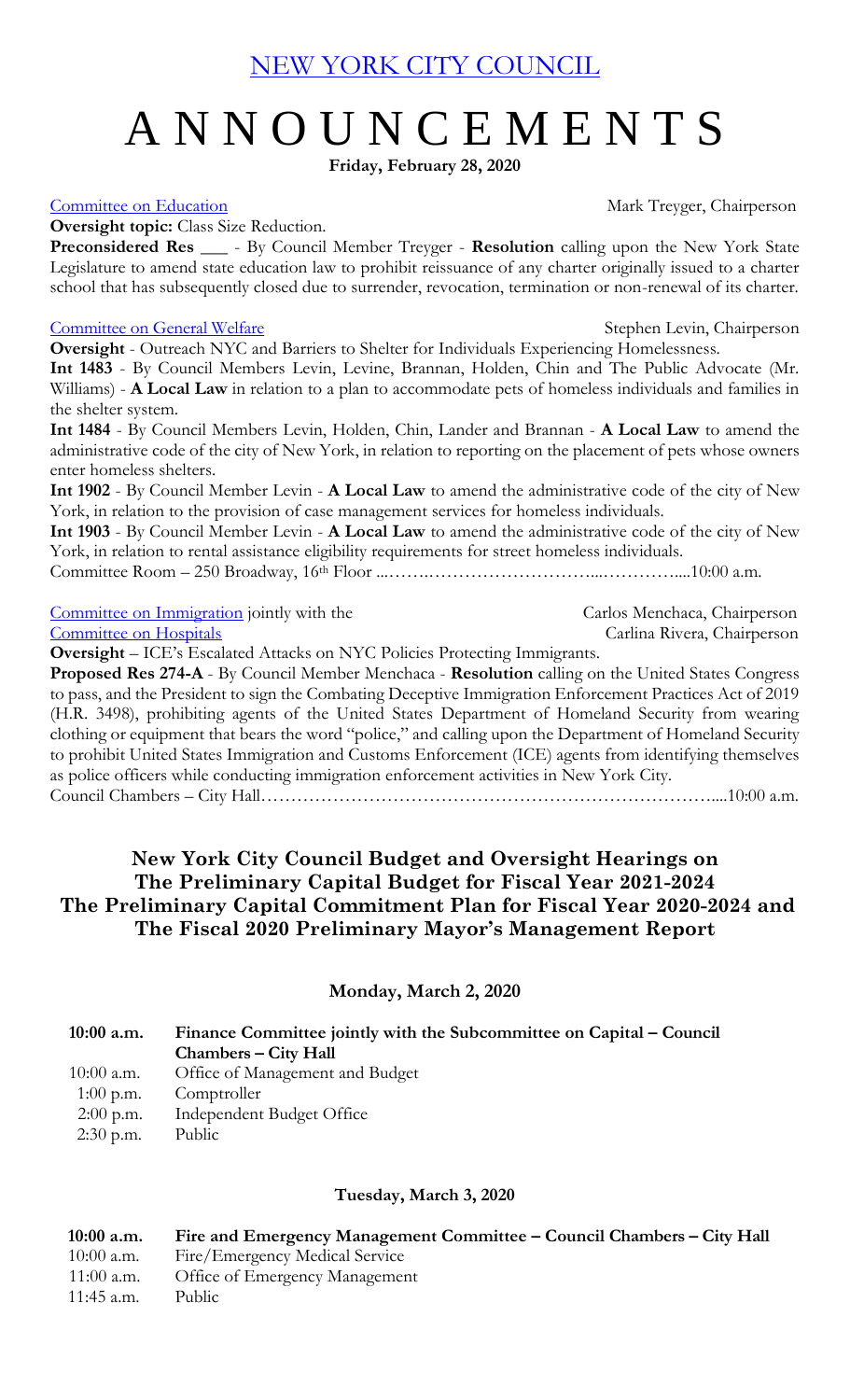# **Tuesday, March 3, 2020 (Cont.)**

#### **10:00 a.m. Higher Education Committee – Committee Room – City Hall**

|                     | 10:00 a.m. City University of New York |  |
|---------------------|----------------------------------------|--|
| $12:00$ p.m. Public |                                        |  |

| Rafael Salamanca, Jr., Chairperson |
|------------------------------------|
|                                    |
|                                    |
|                                    |
|                                    |

| $1:00$ p.m. | Land Use Committee – Council Chambers – City Hall                     |  |
|-------------|-----------------------------------------------------------------------|--|
| $1:00$ p.m. | Department of City Planning                                           |  |
| $3:00$ p.m. | Land Use Committee jointly with the Committee on Technology – Council |  |
|             | Chambers – City Hall                                                  |  |
| $3:00$ p.m. | Department of Information, Technology & Telecommunications            |  |
| 4:00 p.m.   | Public                                                                |  |

#### **Wednesday, March 4, 2020**

# **10:00 a.m. Cultural Affairs, Libraries & International Intergroup Relations Committee – Council Chambers – City Hall** 10:00 a.m. Libraries

- 11:30 a.m. Department of Cultural Affairs
- 1:00 p.m. Public

#### **10:00 a.m. Environmental Protection Committee – Committee Room - City Hall**

- 10:00 a.m. Department of Environmental Protection
- 12:30 p.m. Public
- **1:00 p.m. Public Safety Committee – Council Chambers – City Hall**
- 1:00 p.m. Police Department
- 4:00 p.m. Civilian Complaint Review Board
- 5:00 p.m. Public

#### **2:00 p.m. Sanitation & Solid Waste Management Committee – Committee Room – City Hall**

- 2:00 p.m. Department of Sanitation
- 4:00 p.m. Business Integrity Commission
- 5:00 p.m. Public

# **Thursday, March 5, 2020**

# **10:00 a.m. Housing and Buildings Committee – Council Chambers – City Hall**

- 10:00 a.m. Department of Buildings
- 11:00 a.m. Department of Housing Preservation and Development
- 2:00 p.m. Public

# **2:00 p.m. Veterans Committee – Committee Room – City Hall**

- 2:00 p.m. Department of Veterans' Services
- 3:00 p.m. Public

# **Friday, March 6, 2019**

# **10:00 a.m. Aging Committee – Council Chambers – City Hall**

- 10:00 a.m. Department for the Aging
- 11:00 a.m. Public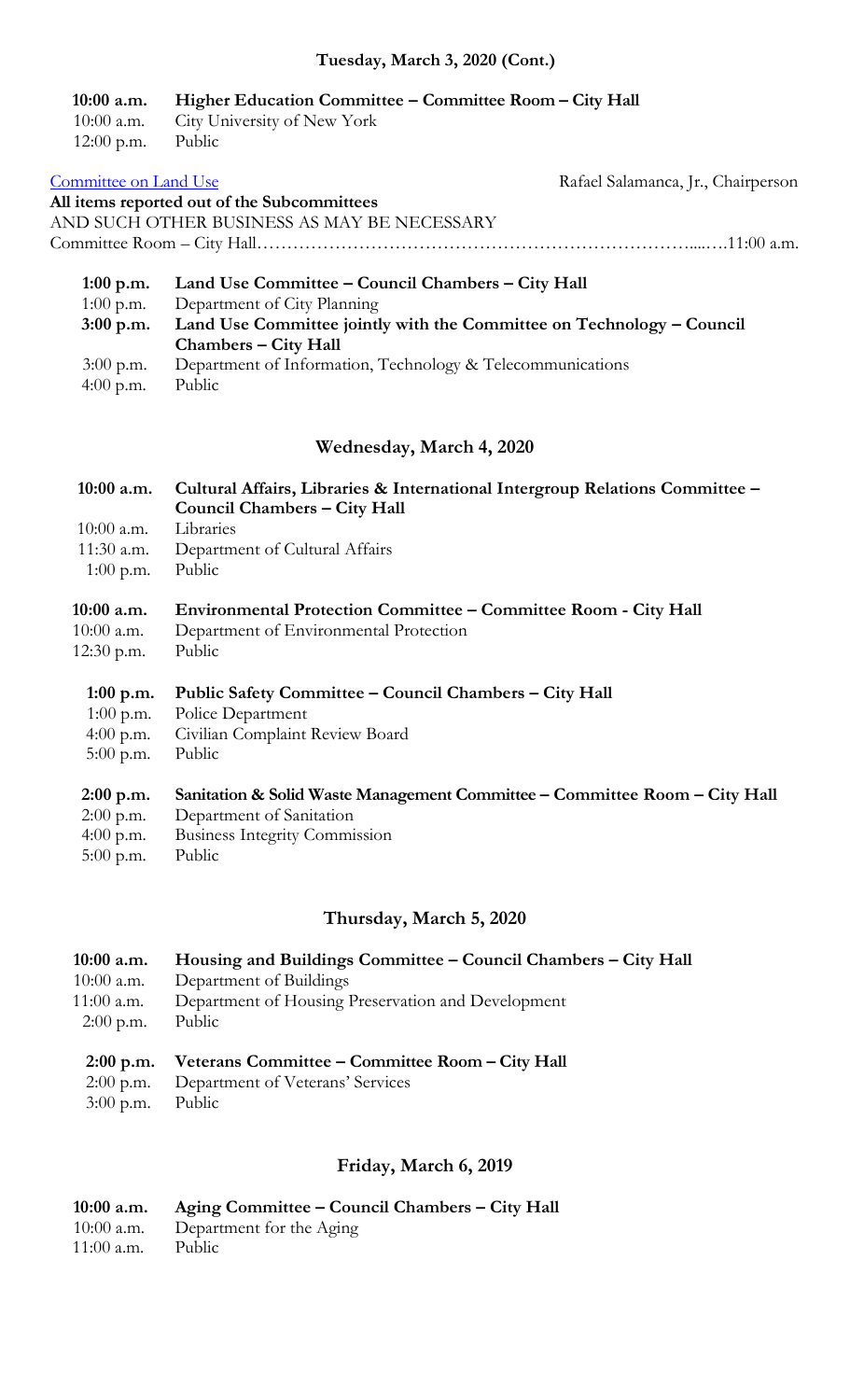# **Friday, March 6, 2019 (Cont.)**

- **12:00 p.m. Consumer Affairs and Business Licensing Committee – Committee Room – City Hall**
- 12:00 p.m. Department of Consumer Affairs
- 1:00 p.m. Public

# **2:00 p.m. Small Business Committee – Council Chambers – City Hall**

 2:00 p.m. Department of Small Business Services 3:30 p.m. Public

# **3:30 p.m. Immigration Committee – Committee Room – City Hall**

- 3:30 p.m. Office of Immigrant Affairs
- 5:00 p.m. Public

# **Monday, March 9, 2020**

| $10:00$ a.m.<br>$10:00$ a.m. | Transportation Committee - Council Chambers – City Hall<br>MTA/NYC Transit  |
|------------------------------|-----------------------------------------------------------------------------|
| $11:00$ a.m.                 | Transportation Committee jointly with the Subcommittee on Capital - Council |
|                              | <b>Chambers – City Hall</b>                                                 |
|                              | 11:00 a.m. Department of Transportation                                     |
| 1:00 p.m.                    | Transportation Committee - Council Chambers - City Hall                     |
| $1:00$ p.m.                  | Taxi and Limousine Commission                                               |
| $2:00$ p.m.                  | Public                                                                      |
|                              |                                                                             |
| $2:00$ p.m.                  | Hospitals Committee – Committee Room – City Hall                            |
|                              | TT 1.1 TT : 1                                                               |

- 2:00 p.m. Health + Hospitals
- 4:00 p.m. Public

# **Wednesday, March 11, 2020**

|                     | 10:00 am. Economic Development Committee – Council Chambers – City Hall |
|---------------------|-------------------------------------------------------------------------|
|                     | 10:00 a.m. Economic Development Corporation                             |
| $11:30$ a.m. Public |                                                                         |

| <b>Subcommittee on Zoning &amp; Franchises</b>             | Francisco Moya, Chairperson |
|------------------------------------------------------------|-----------------------------|
| See Land Use Calendar                                      |                             |
|                                                            |                             |
| Subcommittee on Landmarks, Public Sitings and Dispositions | Adrienne Adams, Chairperson |
| See Land Use Calendar                                      |                             |
|                                                            |                             |

# **Friday, March 13, 2020**

| $10:00$ a.m. | Parks & Recreation Committee – Council Chambers – City Hall |
|--------------|-------------------------------------------------------------|
| $10:00$ a.m. | Department of Parks & Recreation                            |
| $12:00$ p.m. | Public                                                      |
| 1:00 p.m.    | Public Housing Committee – Committee Room – City Hall       |
| $1:00$ p.m.  | New York City Housing Authority                             |
| 4:00 p.m.    | Public                                                      |